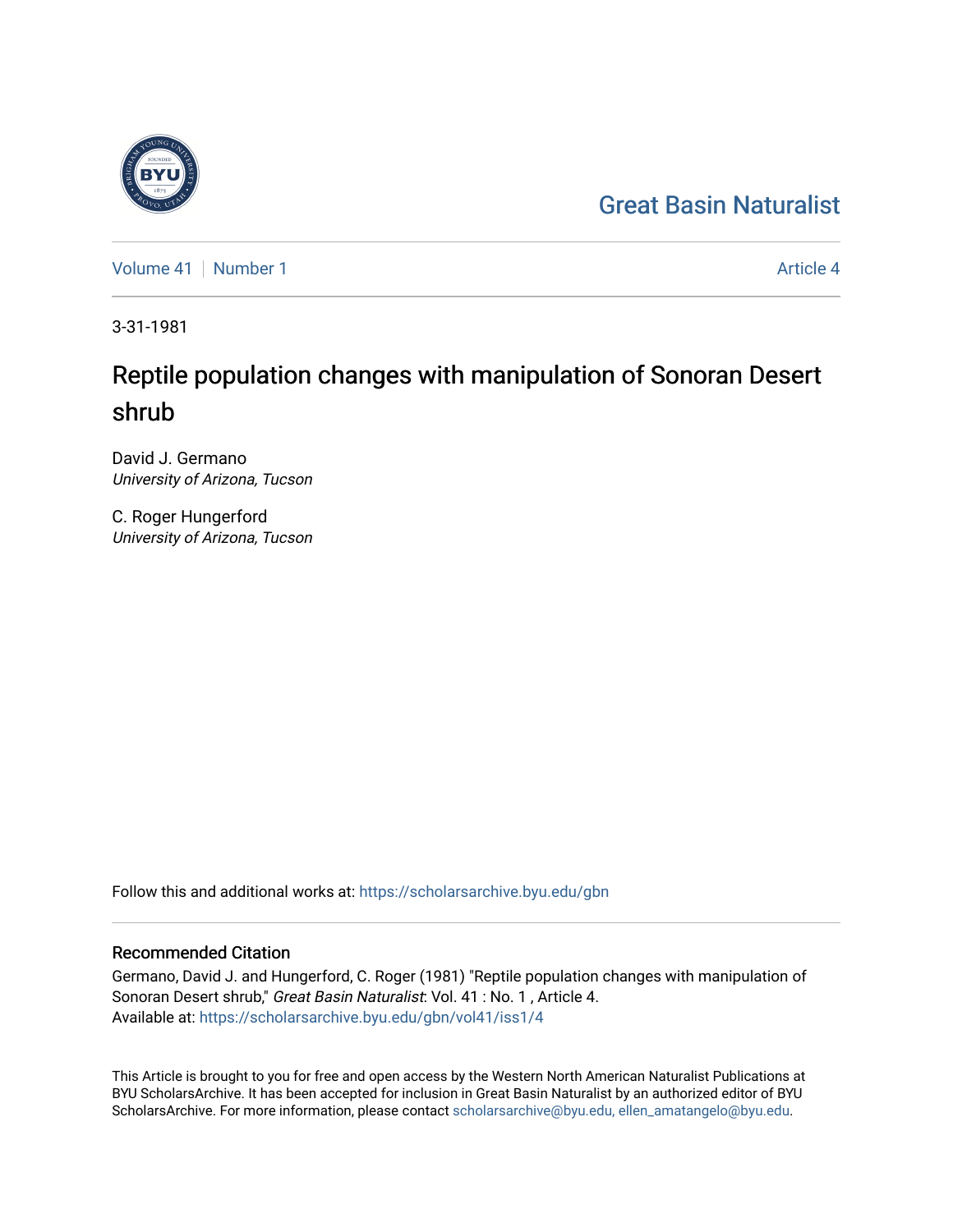## REPTILE POPULATION CHANGES WITH MANIPULATION OF SONORAN DESERT SHRUB

David J. Germano' and C. Roger Hungerford'

ABSTRACT.- The diversity and abundance of reptiles were studied in three vegetation types on the Santa Rita Experimental Range, Arizona. Total reptile sightings were greatest in undisturbed mesquite and mesquite with ir regularly shaped clearings. No zebra-tailed lizards (Callisaurus draconoides) or desert spiny lizards (Sceloporus magister) were seen, and significantly fewer western whiptails (Cnemidophorus tigris) were in the mesquite-free area. Only the Sonora spotted whiptail (Cnemidophorus sonorae) was significantly more abundant in the mesquite-free area than in the undisturbed mesquite. In an effort to increase grass production for cattle in mesquite grasslands, it is preferable to clear irregularly shaped areas rather than to attempt total mesquite removal, if reptiles are to be considered.

Desert grasslands of the southwestern United States have been invaded by stands of mesquite (Prosopis juliflora) during the last 100 years (Martin and Reynolds 1973, Martin 1975). As the mesquite increased, grass pro duction decreased (Parker and Martin 1952, Caraher 1970). Traditional use of these lands has been for grazing domestic animals. To in crease grass production for cattle on these ranges, much of the mesquite is being elimi nated. This vegetation conversion to grass also occurs in other vegetation types such as sagebrush and pinyon-juniper. In past years the impact of vegetation manipulation on economically important wildlife species was studied. The current total ecosystem ap proach includes the investigation of the impact of these practices on all life forms. This paper presents one advantage of this approach.

Because of the smaller size and lower mobility of reptiles, their diversity is more closely tied to vegetation diversity than is that of large mammals and birds. Some reptiles are adapted to dense grass areas, some to life in trees, some to sandy substrates, etc. Environ ments can be stratified in a vertical direction and a horizontal direction, creating many habitats for <sup>a</sup> variety of reptile species. A uniform stand of grass may offer only a few habitats in a horizontal direction and none in the vertical direction. But a mesquitegrassland environment offers several strata

vertically that can be exploited by several species. For example, the vegetation is more dispersed horizontally and may offer many habitats. Mesquite trees inhibit the growth of other vegetation under them, creating bare ground and litter areas. Sandy areas in adja cent washes may provide yet another habitat for reptiles. By clearing only patches in mesquite, it may be possible to increase grass growth and also maintain a greater variety of reptile species at the same time.

The purpose of this study was to monitor reptile responses to the creation of irregularly shaped clearings in mesquite on desert grassland range. Mammal and bird response is reported elsewhere.

#### **ACKNOWLEDGMENTS**

We acknowledge the assistance of Robert O. Kuehl for his suggestions on the analysis of the data and, also, the assistance of S. Clark Martin and Norman S. Smith during this study. We thank the U.S. Forest Service, Rocky Mountain Forest and Range Experiment Station, for allowing us to use the Santa Rita Experimental Range for this study.

### **STUDY AREA**

The Santa Rita Experimental Range, 48 km south of Tucson, Arizona, is <sup>a</sup> 20,250 hectare area set aside for study since 1903

<sup>&#</sup>x27;Department of Wildlife Management, School of Renewable Natural Resources, University of Arizona, Tucson, Arizona 85721. Present address: HDR Sciences, 804 Anacopa St, Santa Barbara, California 93101.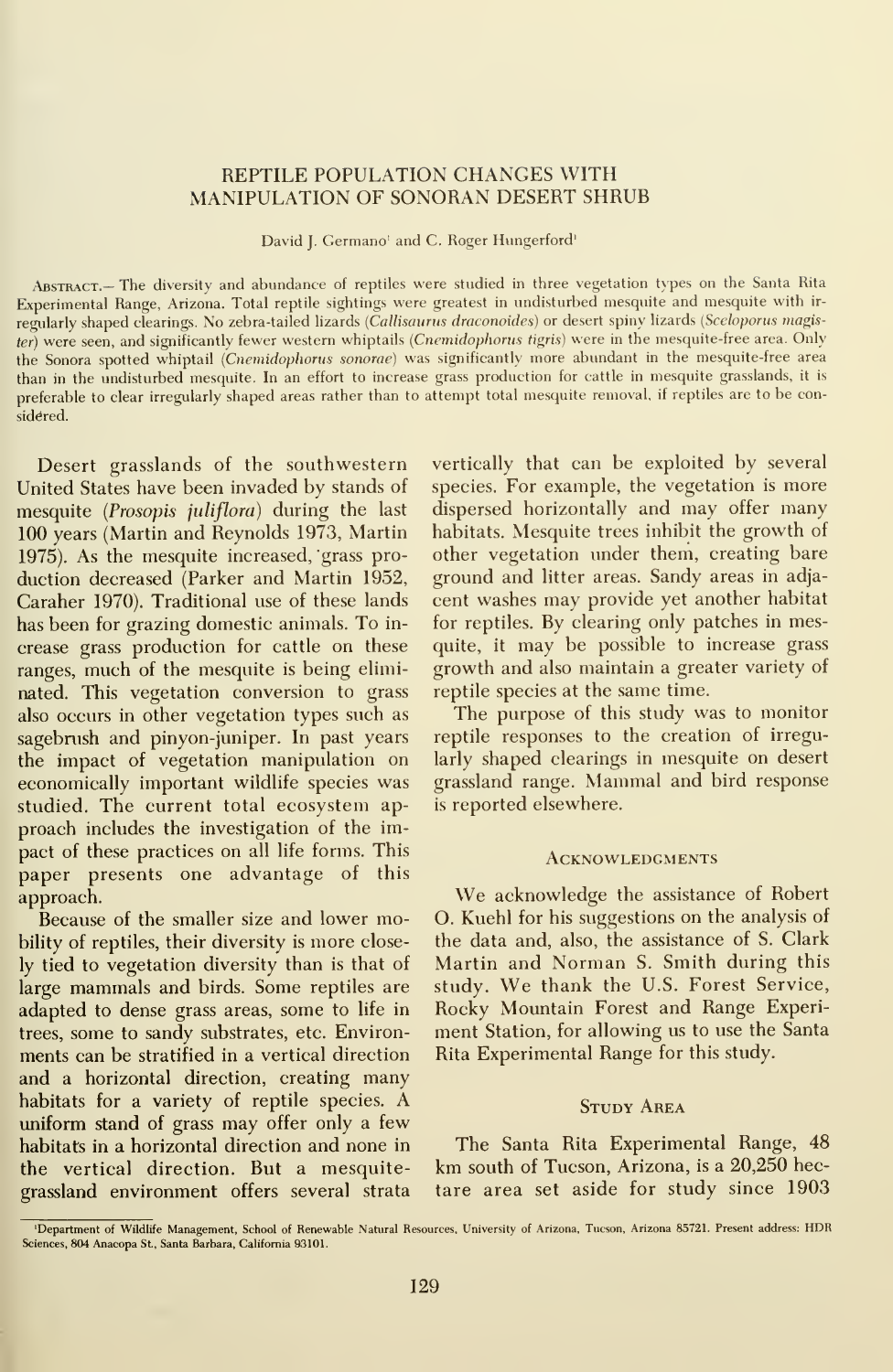(Martin and Reynolds 1973). Local ranchers have been allowed to graze their cattle on these ranges but only in conjunction with grazing systems designated by the U.S. Forest Service, which administers the Experimental Range. The Experimental Range does not re ceive the man use that other similar nonprotected areas receive. Hunting is restricted on the range and off-road vehicle use is prohibited. Many of the vegetation changes oc curring on the range are well documented since the early 1900s, which, although in complete, forms a basis for future ecosystem studies.

The climate of the range is typical of the semiarid Southwest, with low relative humidity and daily temperatures sometimes exceeding 38 C during the summer. Average annual precipitation in the study pastures ranges from 35 to 40 cm. About 60 percent of the annual moisture falls during the summer rainy season and produces most of the perennial grasses. Effective rainfall is unusual in April-June, the driest part of the year. The major shrubs are mesquite, cacti {Opuntia spp.), and burroweed (Haplopappus tenuisectus) (Martin and Reynolds 1973).

Observations were made in the three pas tures from April to September 1977 and April to June 1978. The mesquite stand was undisturbed in one pasture (undisturbed mesquite); seven spot clearings ranging from 3 to 30 hectares were established in the second pasture (mesquite with clearings) by chaining in July 1976; mesquite in the third pasture (mesquite-free) was killed with diesel oil in 1955 (Fig. 1).

Cattle grazed the study pastures in a oneherd, three-pasture, three-year rotation. In each three-year cycle each pasture was grazed once November through February and once March through October, with 12 months of rest following each grazing period.

## **METHODS**

We established four census lines, each <sup>1200</sup> m long, perpendicular to the drainage patterns in each pasture. Every reptile found was censused. Six species, zebra-tailed lizard {CaUisaurus draconoides), desert spiny lizard (Sceloporns magister), lesser earless lizard {Holbrookia maculata), tree lizard {Urosaurus inornata), western whiptail (Cnemidophorus



Fig. 1. The three pastures used in the study, showing placement of transect lines and size and shape of the seven clearings in pasture 22.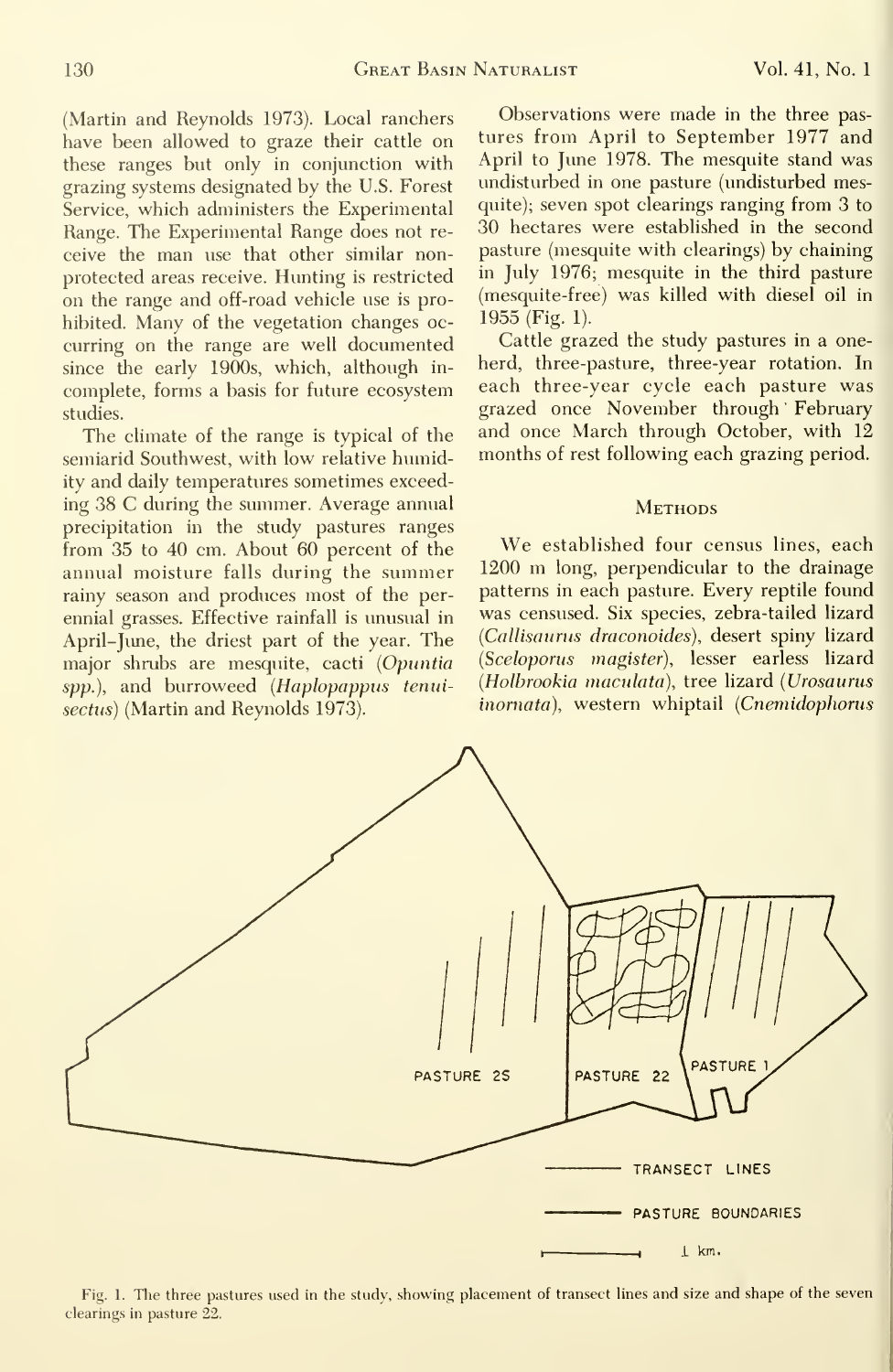tigris), and Sonora spotted whiptail (C. so norae), were found in sufficient numbers to analyze statistically. No effort was made to census nocturnal reptiles, a fact that accounts for the few snake sightings. Reptiles were censused by recording every reptile seen while walking the transect lines. Two trans ect lines were walked each morning, for six mornings, each month of the study. The actual morning starting time varied each month that we censused diurnal reptiles. Pianka (1970) notes that whiptails exhibit unimodal activity in the spring and bimodal activity in the summer, a habit directly related to soil temperatures. Milstead (1957) found whiptail activity began in the morning when soil temperatures reached 50-52 C. The same is true of other lizards; consequently, we began censusing earlier in the morning from June on, as compared to April and May. We therefore censused during peak lizard activity, using 7  $\times$  35 binoculars to identify all reptiles seen.

Because the data were not normally dis tributed, we used a method (Bhapkar 1968) that categorizes the data into counts per transect to test for significant differences (P<.05). To test for significant differences between treatments, we used the "least sig nificant difference" method (P<.05) (Steel and Torrie 1960). To test for differences between the number of reptiles visually censused in the mesquite and the number in the clearings of the second pasture, we used the nonparametric sign test (P<.05) (Steel and Torrie 1960).

## Results and Discussion

The number of desert spiny lizards, lesser earless lizards, and unidentified lizards seen showed no significant differences between treatment areas (Table 1).

The zebra-tailed lizard was seen significantly more often in the undisturbed mesquite pasture than in either the mesquite with clearings or the mesquite-free pasture. The tree lizard was seen significantly more often in the mesquite with clearings than in either of the other pastures. Western whiptails were seen significantly more often in the pastures containing mesquite than in the mesquite-free pasture. Only the Sonora spotted whiptail was seen more often in the mesquite-free pasture than in the mesquite

Table 1. The number of reptiles sighted, number of counts per transect (mean score), and variance for each treat ment and chi-square  $(X^2)$  value for each species using the method developed by Bhapkar (1968). Each treatment has two degrees of freedom. (Significant differences (P<.05) in numbers on the same line are indicated by suffixes that do not include <sup>a</sup> common letter.)

| Number Mean<br><b>Species</b> | Vegetative characteristics |                        |             |                      |                        |             |                  |                        |          |                 |  |
|-------------------------------|----------------------------|------------------------|-------------|----------------------|------------------------|-------------|------------------|------------------------|----------|-----------------|--|
|                               | Mesquite with clearings    |                        |             | Undisturbed mesquite |                        |             | Mesquite-free    |                        |          |                 |  |
|                               |                            | sighted score Variance | Number Mean |                      | sighted score Variance | Number Mean |                  | sighted score Variance |          | $X^2$           |  |
| Zehra-tailed lizard           | 20 <sup>b</sup>            | 0.278                  | 0.023       | 61 <sup>a</sup>      | 1.694                  | 0.038       | $\phi$           | $\Omega$               | $\theta$ | 32.869°         |  |
| Desert spiny lizard           | 5                          | 0.139                  | 0.003       | 12                   | 0.333                  | 0.031       | $\theta$         | $\Omega$               | $\Omega$ | 1.107           |  |
| Lesser earless lizard         | 31                         | 0.861                  | 0.023       | 18                   | 0.500                  | 0.021       | 22               | 0.611                  | 0.016    | 3.101           |  |
| Tree lizard                   | 42 <sup>a</sup>            | 1.167                  | 0.073       | 16 <sup>b</sup>      | 0.444                  | 0.012       | 22 <sup>b</sup>  | 0.611                  | 0.031    | $6.232^{\circ}$ |  |
| Western whiptail              | 210 <sup>a</sup>           | 5.833                  | 0.970       | 303 <sup>a</sup>     | 8.417                  | 1.670       | 3                | 0.083                  | 0.002    | 73.454°         |  |
| Sonora spotted                |                            |                        |             |                      |                        |             |                  |                        |          |                 |  |
| whiptail                      | 53 <sup>a</sup>            | 1.472                  | 0.081       | 8 <sup>b</sup>       | 0.222                  | 0.005       | 70 <sup>a</sup>  | 1.944                  | 0.148    | 35.984°         |  |
| Leopard lizard                |                            |                        |             |                      |                        |             | $\Omega$         |                        |          |                 |  |
| Eastern fence lizard          | $\theta$                   |                        |             | $\theta$             |                        |             |                  |                        |          |                 |  |
| Regal horned lizard           | $\mathbf{0}$               |                        |             |                      |                        |             |                  |                        |          |                 |  |
| Sceloporus spp.               | $\overline{2}$             |                        |             | 3                    |                        |             |                  |                        |          |                 |  |
| Cnemidophorus spp.            | 17                         |                        |             |                      |                        |             | 9                |                        |          |                 |  |
| Unidentified lizard           | 41                         | 1.139                  | 0.057       | 30                   | 0.833                  | 0.033       | 55               | 1.528                  | 0.073    | 4.657           |  |
| Western diamondback           |                            |                        |             |                      |                        |             |                  |                        |          |                 |  |
| rattlesnake                   | $\bf{0}$                   |                        |             | $\theta$             |                        |             |                  |                        |          |                 |  |
| Unidentified snake            | $\theta$                   |                        |             | $\theta$             |                        |             |                  |                        |          |                 |  |
| Western box turtle            | $\theta$                   |                        |             | $\Omega$             |                        |             |                  |                        |          |                 |  |
| Western spadefoot             | 0                          |                        |             | $\theta$             |                        |             |                  |                        |          |                 |  |
| All reptiles                  | $422^a$                    | 11.722                 | 2.293       | 460 <sup>a</sup>     | 12.056                 | 2.444       | 188 <sup>b</sup> | 5.194                  | 0.674    | 10.597°         |  |

'Significant difference (P<.05)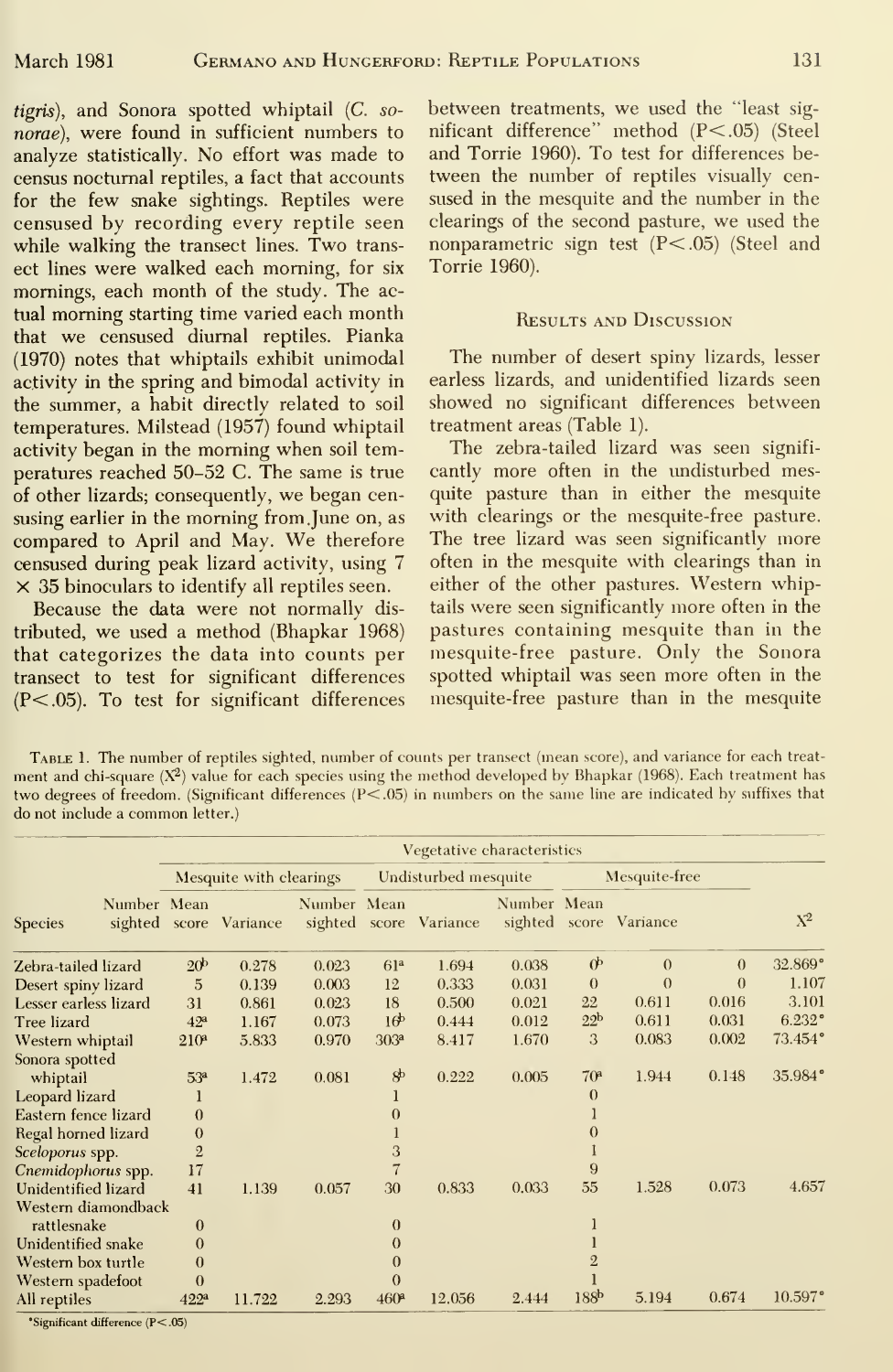pastures, and these differences were statistic ally significant only as compared to the un disturbed mesquite pasture. The Sonora spotted whiptail was also seen significantly more often in the mesquite with clearings than in the undisturbed mesquite (Table 1).

When comparing the spot clearings with the mesquite areas of the mesquite with clearings pasture, there were significantly more tree lizards in clearings and significantly more zebra-tailed lizards in the mesquite (Table 2). We believe this unexpected result was due to specific microhabitat preferences for each species. These are discussed more fully below in each species account.

The graph showing the total sightings of all reptiles by month (Fig. 2) illustrates lizard preferences for areas with mesquite. Except in April and June 1977, every month we saw at least twice the number of reptiles in the pastures with mesquite as the mesquite-free pasture. May of each year showed high numbers not only for total reptile sightings but also for individual species (Figs. 2-7). May is the first month on the range where temperatures are consistently high and most reptiles have emerged from winter torpor to resume feeding. June of both years brought a drop in numbers for total reptile sightings (Fig. 2). Western whiptails and lesser earless lizards also showed this reaction (Figs. 4 and 6). June is the hottest, driest month of the year. Zebra-tailed lizards in the undisturbed mesquite showed little fluctuation throughout their active period (Fig. 3). The spring of 1978 showed increased numbers in all species and total sightings of all reptiles, possibly due to the very wet winter experienced in 1977-78 (Figs. 2-7).

## Zebra-tailed lizard

The undisturbed mesquite range contained significantly more zebra-tailed lizards than the mesquite-free range. In fact, there were none in the mesquite-free range. They utilize a wide variety of habitats in the arid Southwest, including washes, flood plains of rivers, sand dunes, and flat land deserts (Vitt and Ohmart 1977a). They are particularly associ ated with open space where they can run be tween shrubs (Pianka and Parker 1972, Tanner and Krogh 1975). These conditions are met by the mesquite areas where large sandy washes are found and the vegetation around the mesquite is sparse with many open areas. On the mesquite-free range, the drainages were not sandy but were covered with grasses and forbes. Also, there were no open spaces between shrubs because of the dense grass growth. In the mesquite with clearings the zebra-tailed lizards were only seen in the mesquite areas, usually in the sandy washes. It is insectivorous (Kay et al. 1970), often feeding on insects found on either over hanging annual vegetation or overhanging perennials such as catclaw and mesquite (Vitt and Ohmart 1977a). A mesquite-free range in which grasses dominate would eliminate zebra-tailed lizard populations.

## Desert Spiny Lizard

The authors found no significant difference between pastures for this lizard, possibly due to the nature of the test used. There were none in the mesquite-free range. Desert spiny lizards are primarily arboreal on cotton woods, mesquite, and willows. Parker and

Table 2. The number of reptiles sighted in the two habitat types of the mesquite with clearings pasture, the mean (X), standard deviation (S), and Z score using the nonparametric sign test. (Significant differences (P<.05) in numbers on the same line are indicated by suffixes that do not include <sup>a</sup> common letter.)

|                         | Vegetative characteristics |                 |     |       |                 |  |  |  |  |
|-------------------------|----------------------------|-----------------|-----|-------|-----------------|--|--|--|--|
| <b>Species</b>          | Mesquite                   | Clearings       |     | S     |                 |  |  |  |  |
| Zebra-tailed lizard     | 18 <sup>a</sup>            | 2 <sup>b</sup>  | 5.5 | 1.658 | 3.016°          |  |  |  |  |
| Desert spiny lizard     |                            |                 | 2.5 | 1.118 | 0.894           |  |  |  |  |
| Lesser earless lizard   | 15                         | 16              | 8.5 | 2.062 |                 |  |  |  |  |
| Tree lizard             | $\mathbf{a}$               | 33 <sup>b</sup> | 9.0 | 2.121 | $2.122^{\circ}$ |  |  |  |  |
| Western whiptail        | 102                        | 108             | 14  | 2.646 | 0.945           |  |  |  |  |
| Sonora spotted whiptail | 34                         | 19              | 8.5 | 2.062 | 0.485           |  |  |  |  |

\*Significant difference (P<.05).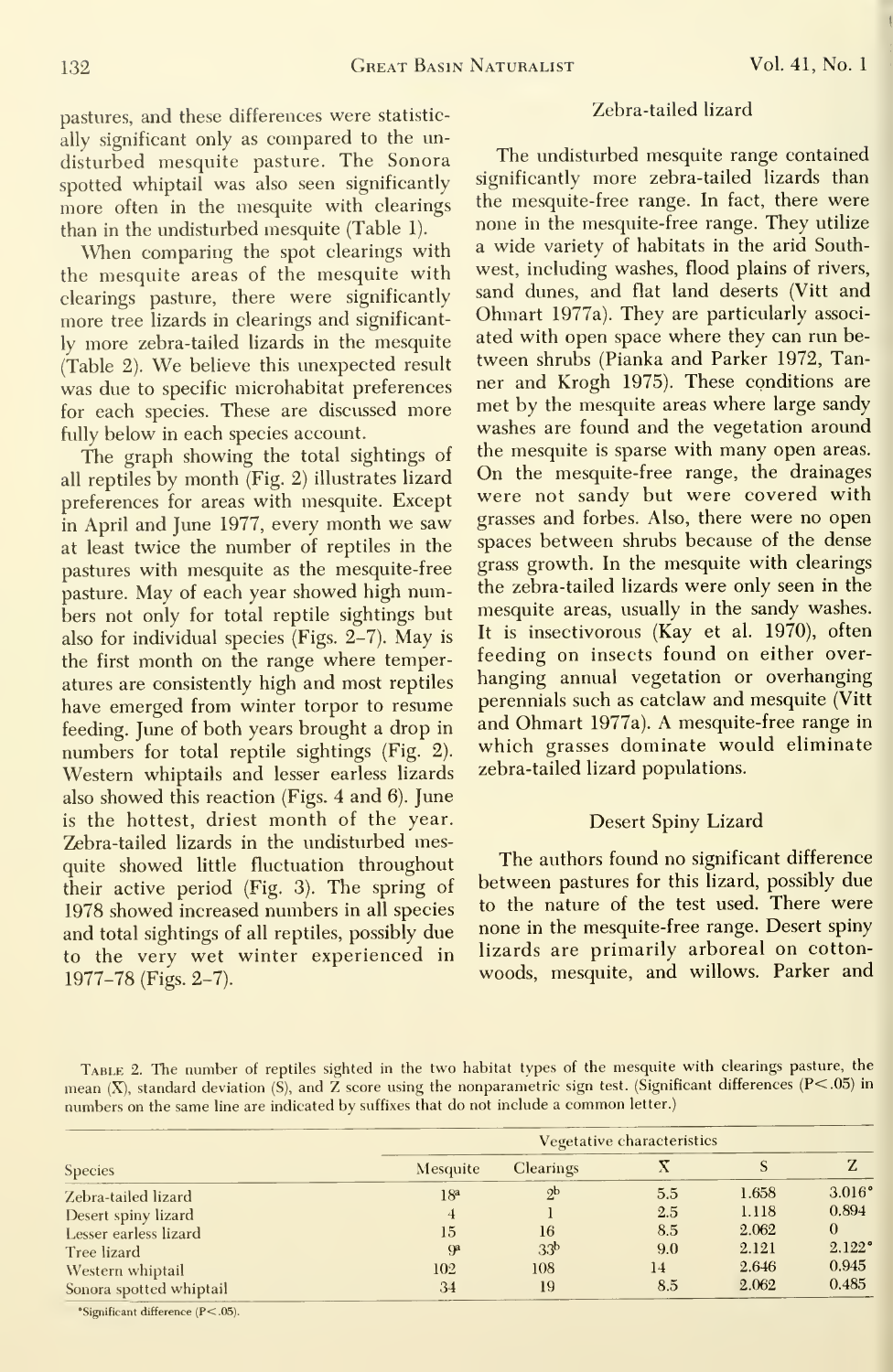Pianka (1973) often found them in trees that had pack rat nests at their bases. We also observed this on the pastures with mesquite. These lizards were quite wary and often would jump out of a mesquite tree, as high as 5-6 feet from the ground, and run down <sup>a</sup> hole in a pack rat nest. As with the zebratailed lizard, a mesquite-free environment would not provide the habitat needed by desert spiny lizards. Mesquite remaining from spot clearing will provide the necessary habitat for desert spiny lizards.



Fig. 2. Sightings of all reptiles by month, April-September 1977 and April-June 1978.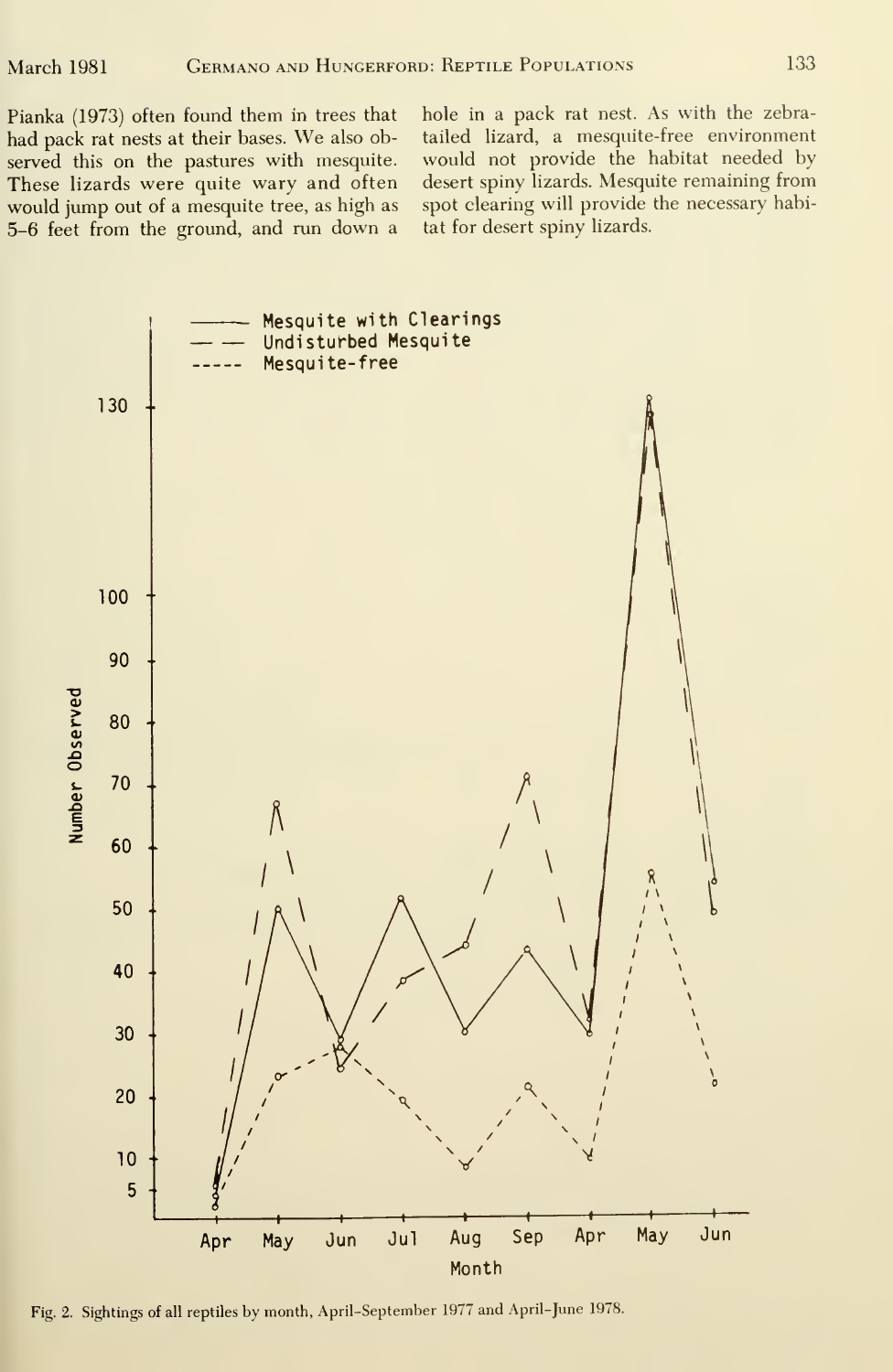#### Lesser Earless Lizard

We found no significant differences between pastures in the number of lesser earless lizards seen. We also saw no significant dif ference in their sightings between the mesquite and the clearings of pasture 22. A slight trend of higher numbers can be seen in the graph for 1978 for the mesquite with clearings, but numbers and length of time observed are not enough to be conclusive. Further study of this trend may show a preference for the mesquite habitat with clearings. Gennaro (1972) found that the less er earless lizard fed in open areas with sparse vegetation. Degenhardt (1966), working in the Big Bend National Park in Texas, found that the lesser earless lizard seemed to prefer flat areas with sparse vegetation. This did not occur in our study area. The lesser earless liz ard was seen approximately as often in the dense grass areas as in the areas with sparse vegetation. Stebbins (1966) shows that the lesser earless lizard occupies a wide range of habitats, including washes, sandy stream banks, sand dunes, short grass prairies, mesquite woodlands, and farmlands. The lesser earless lizard apparently would not decrease significantly in numbers if mesquite were totally removed.



Month

Fig. 3. Sightings of zebra-tailed lizards by month, April-September 1977 and April-June 1978.



Fig. 4. Sightings of lesser earless lizards by month, April-September 1977 and April-June 1978.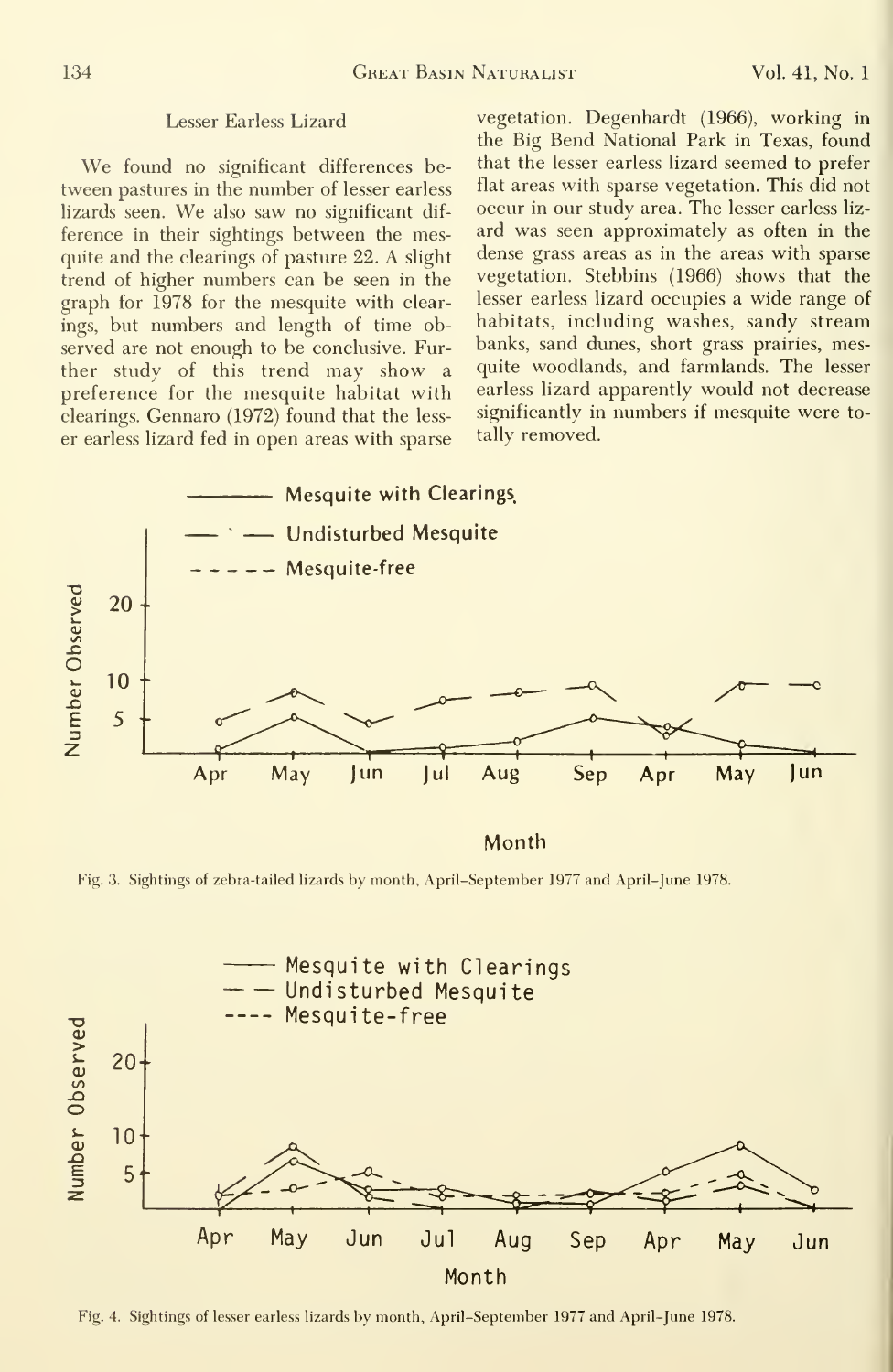#### Tree Lizard

Tree lizards were significantly more abundant in the mesquite with clearings pasture than the undisturbed mesquite pasture. They are found in a variety of habitats but are mostly arboreal (Aspland 1964). They are rarely found in areas where trees are absent and then usually in rocky terrain (Aspland 1964, Milstead 1970). We found about the same number in the mesquite-free pasture as the undisturbed mesquite pasture. This may have been partially due to our inability to see the tree lizards on mesquite trees as often as they occurred. Tree lizards are cryptically colored and patterned and, without movement on their part, they are difficult to detect. On the mesquite-free range, we saw them often on stumps of dead mesquite. We saw significantly more tree lizards in the clearings than in the mesquite of pasture 22, and almost always on the fallen dead mesquite. In winter, tree lizards often aggregate in large numbers under the loose bark of dead mesquite (Vitt 1974). Also, the termite Kalotermes minor is often a prey item commonly found in standing or fallen dry wood (Aspland 1964). The dry mesquite in pasture 22 is a source of both food and hibernating sites for tree lizards and probably is the rea son we found significantly more tree lizards in this pasture.

### Western Whiptail

The authors saw significantly more west em whiptails in the mesquite pastures than in the mesquite-free pasture. Of 516 western whiptails seen, only three were in the mesquite-free pasture. Western whiptails inhabit xeric habitats (Medica 1967), often with sparse vegetation and open areas (Burkholder and Walker 1973, Schall 1977). They forage in shrubs and run swiftly between these shrubs (Vitt and Ohmart 1977b). Their food consists largely of termites (Echternacht 1967, Pianka 1970). The dense grasses of mesquite-free pasture hinders both movements and foraging behavior of the western whiptail. A significant difference was not found between the number of western whiptails seen in the clearings and in the mesquite of pasture 22. Overall, however, western whiptails should be found in good numbers in the mesquite left from spot clearing.

#### Sonora Spotted Whiptail

The other whiptail species we found is probably the Sonora spotted whiptail as de fined by Lowe and Wright (1964), but some nonwestern whiptails seen may be hybrids of the bisexual western whiptail and the par thenogenic Sonora spotted whiptail (Lowe et al. 1970). The name Sonora spotted whiptail designates the whiptails seen that were not western whiptails.

Both the mesquite-free and the mesquite with clearings pastures contained significantly more Sonora spotted whiptails than the undisturbed mesquite pasture. The Sonora spotted whiptail is found in the southeast cor ner of Arizona, with the Chihuahua whiptail (Cnemidophorus exsanguis) occurring in



Fig. 5. Sightings of tree lizards by month, April-September 1977 and April-June 1978.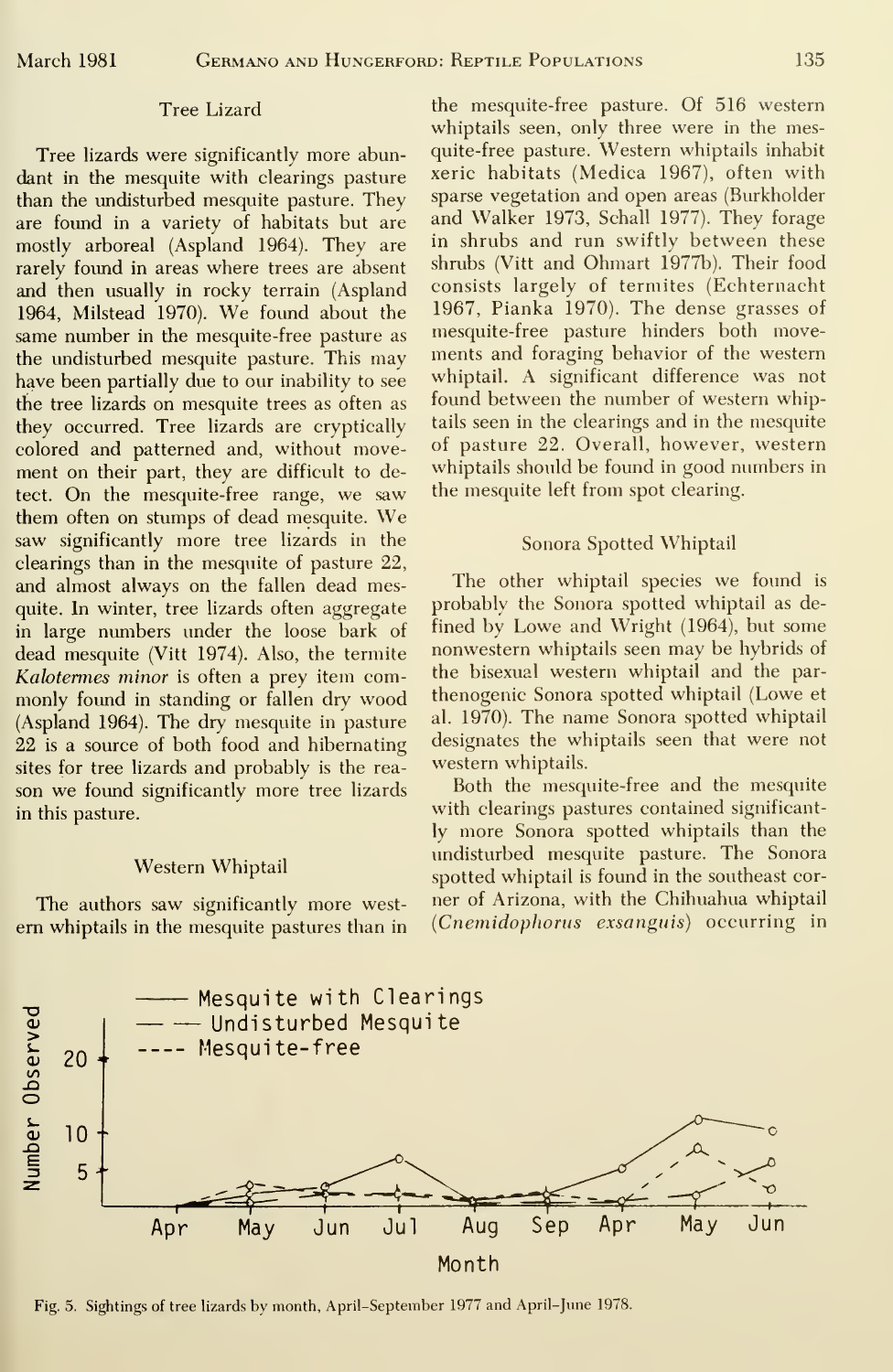136 Great Basin Naturalist Vol. 41, No. <sup>1</sup>

Arizona only near the Arizona-New Mexico border (Wright and Lowe 1968). Echternacht (1967), working on the Santa Rita Experimental Range, found what he called the Chihuahua whiptail (more likely the Sonora spotted lizard) at higher elevations but not in the grasslands. He thought their numbers di minished as the elevation lowered. Wright and Lowe (1968) indicate the Sonora spotted whiptail's habitat as essentially woodlands.

with local populations occurring in desert grassland and desert scrub. This lizard is found between <sup>1065</sup> and <sup>2130</sup> m (Lowe and Wright 1964), but we found more of them as the elevation increased. We also found no significant difference in the number seen be tween the mesquite and the openings of the mesquite with clearings pasture, a fact in dicating no habitat preference. At elevations where Sonora spotted whiptails do occur,



Fig. 6. Sightings of western whiptails by month, April-September 1977 and April-June 1978.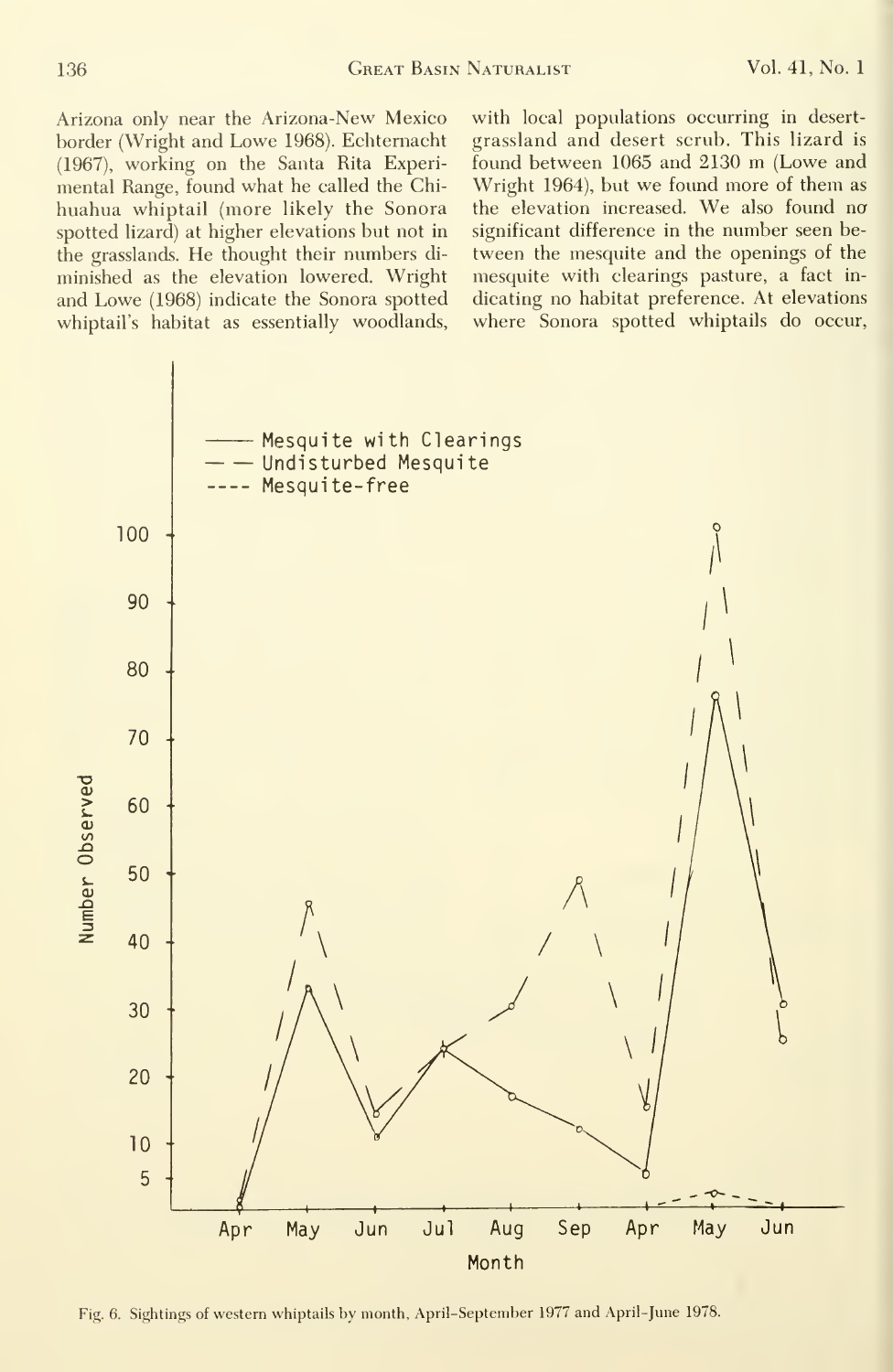clearings in mesquite would not be harmful to their populations.

### **SUMMARY**

Partial clearing of mesquite was less detri mental to the lizards observed than was complete clearing. For the tree lizard there was a definite benefit in having spot clearings with the dead mesquite left in the clearings. Al though the mesquite-free pasture contained a few species not seen in the other two pastures, they were seen in such low numbers that no conclusions could be made.

Even in an area that is mostly grass there will probably remain horizontal stratification. This can occur and did occur on our study area where hillsides were rocky and where patches of bare ground were evident. Grasslands, though, lack the vertical stratifi cation necessary for arboreal species. We did see an eastern fence lizard and an unidentified Sceloporus, but these were on remnant mesquite at the border of the pasture and would not be expected to occur if vast areas of mesquite were converted back to grasslands. The mesquite-free areas contained few to no zebra-tailed lizards, desert spiny liz ards, or western whiptails, all of which were found in partially cleared mesquite.

Spot clearing in mesquite resulted in greater diversity of habitat, less visual impact than did total clearing of mesquite, was less detri mental to reptiles, and still increased forage production for livestock. More lizard species should be found as the environment becomes more complex. Proper location of clearings could accomplish the range management objectives while causing the least amount of dis turbance to existing reptile populations. There is even the potential of an increased diversity of lizard species as clearings in mesquite are opened to allow for the dense growth of grass while retaining the habitats found in mesquite woodlands.

#### LITERATURE CITED

- AsPLAND, K. K. 1964. Seasonal variations in the diet of Urosaurus ornatus in a riparian community. Herpetologica 20(2):91-94.
- BHAPKAR, V. P. 1968. On the analysis of contingency tables with a quantitative response. Biometrica 24:329-338.
- BURHOLDER, G. L., AND J. M. WALKER. 1973. Habitat and reproduction of the desert whiptail, Cne midophorus tigris Baird and Girard in south western Idaho at the northern part of its range. Herpetologica 29(l):76-83.
- Caraher, D. L. 1970. Effects of longtime livestock ex clusion versus grazing on the desert grassland of Arizona. Unpublished thesis, University of Arizona. 45 pp.



Fig. 7.-Sightings of Sonora spotted whiptails by month, April-September 1977 and April-June 1978.